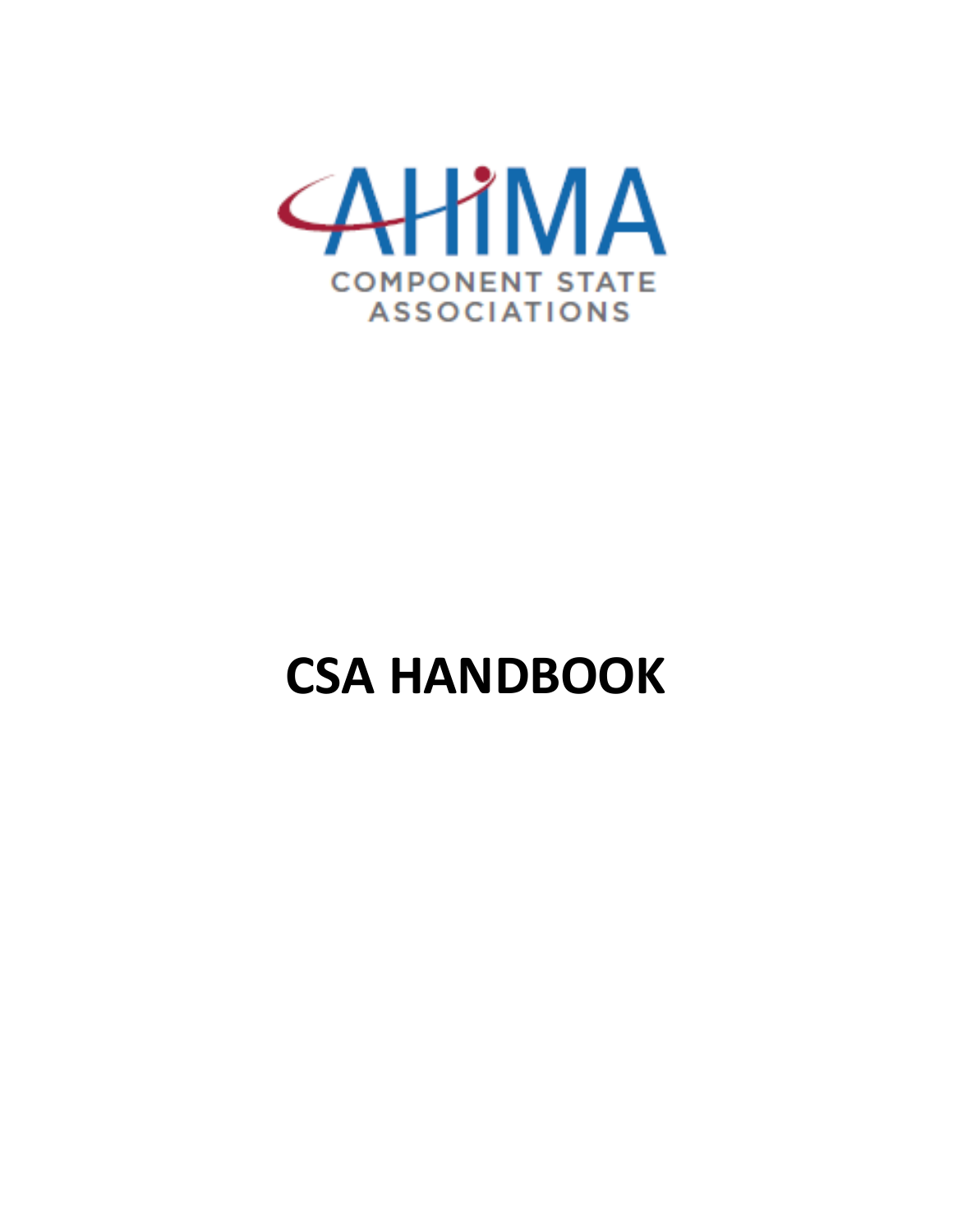#### **CSA Handbook**

- 1. Introduction and Tips for Getting Started
- 2A. AHIMA Resources for CSAs and CSA Requirements
	- a. Advocacy
		- Advocacy Assistant
		- State Advocacy Leader Toolkit
		- State Track
	- b. AHIMA Ethics Information
	- c. AHIMA Foundation
		- Annual Giving Program
		- Registered Apprenticeship Program
		- Community Fundraising Toolkit
	- d. AHIMA Report to the CSAs and Board Liaisons
	- e. Awards/Recognition
		- AHIMA Triumph Awards
		- AHIMA Fellowship
		- AHIMA Grace Award
	- f. AHIMA Style Guide
	- g. Board Orientation Sample CSA Resources
	- h. Coding Roundtable Coordinators Toolkit
	- i. CSA Annual Meetings Schedule
	- j. CSA/Delegate Calendar
	- k. CSA Dues Rebates
	- l. CSA Excellence Presentation Series
	- m. CSA Financial Toolkit
	- n. CSA Local/Regional Guidelines
	- o. Regional Affiliation Agreement Template
	- p. CSA Membership Reports Reference Guide
	- q. CSA New Member Letter template
	- r. CSA Optional Services from AHIMA
	- s. Social Media and Communications Guidelines and Strategy
	- t. CSA Survey
	- u. CSA Webinar Series
	- v. *CSA Leaders and House of Delegates Digest* Newsletter
	- w. HIM Awareness Campaign
	- x. Mimecast Secure Email Messaging
	- y. Tips for Writing Meeting Minutes
	- z. *Volunteer Quarterly*Newsletter
	- aa. State Leaders and House of Delegates Community on Engage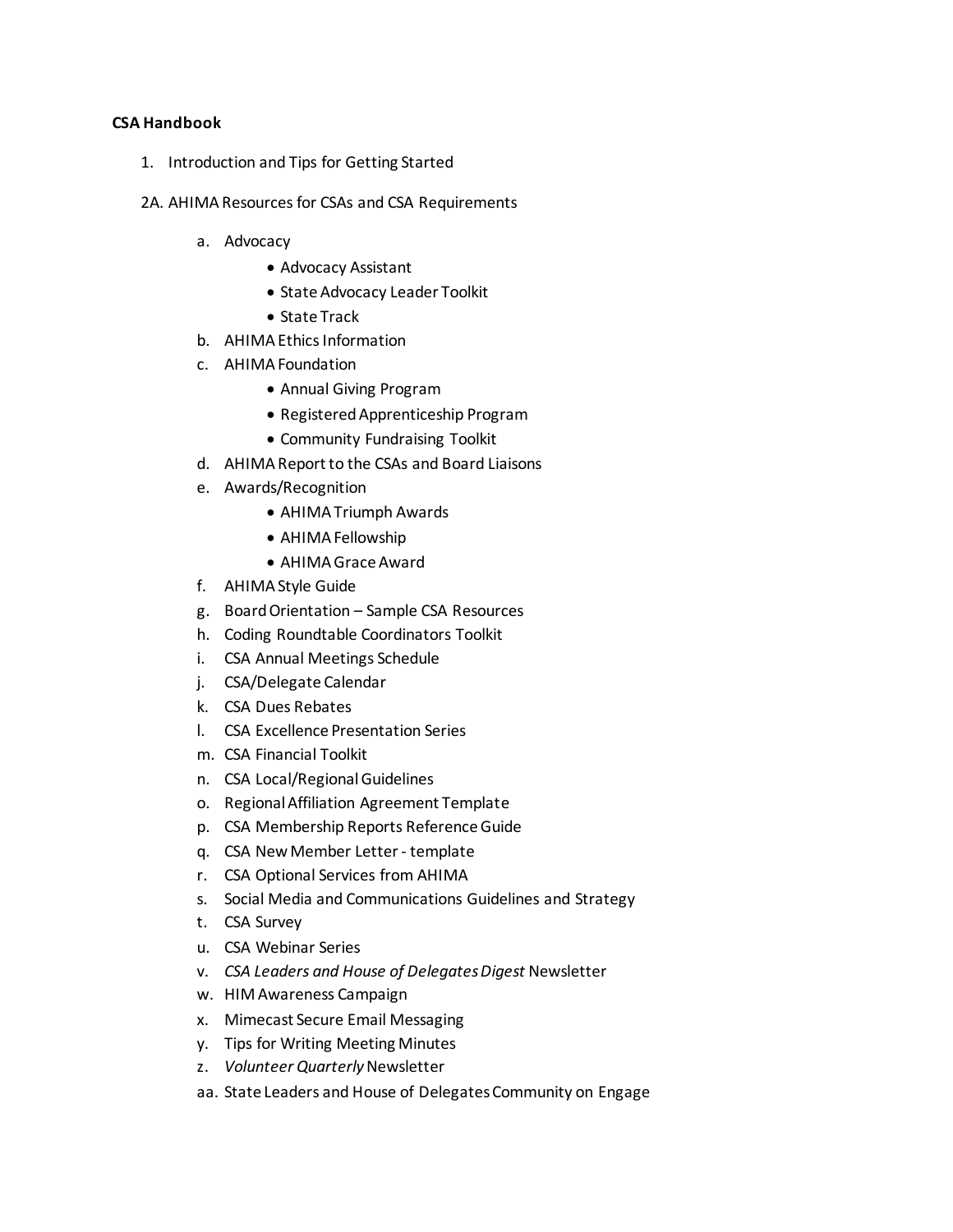- bb. Volunteer Succession Planning for CSA Leaders
- cc. Web Ex Resources
- dd. Web site Template
- ee. Whistleblower Policy
- 2B. Educational Opportunities
	- a. CSA Leadership Symposium
	- b. Advocacy Summit and Hill Day
- 2C. Sample Documents and Templates to Submit to AHIMA
	- a. AHIMA Volunteer Conflicts and Dualities of Interest and Confidentiality and Non-Disclosure Form link
	- b. CSA Affiliation Agreement
	- c. CSA Bylaws Template
	- d. CSA Lobbying Expense Report
	- e. Nominating Committee Candidate Submission Form
	- f. Position Descriptions (*samples*)
		- Board Liaison
		- CSA Central Office Coordinator/Executive Director
		- State Advocacy Leader
		- CSA Student Liaison
- 3. House of Delegates(HoD)/Governance
	- a. CSA Environmental Scan Toolkit
	- b. Delegate Apportionment Report
	- c. Orientation Resources
	- d. HoD Leadership Dashboard
	- e. HoD Standing Rules
	- f. SBAR Resources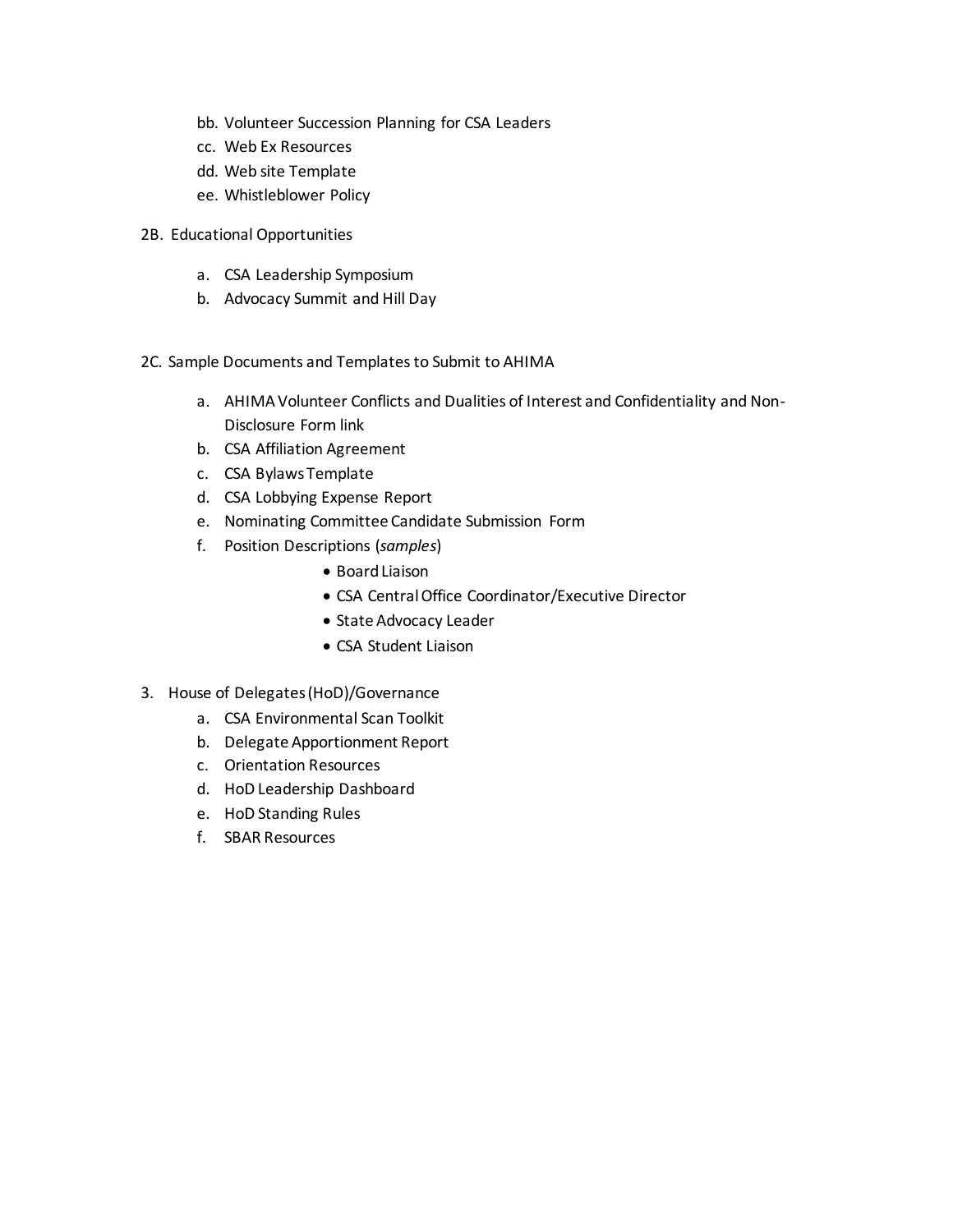# **1. Introduction and Tips for Getting Started**

### Welcome new CSA leaders!

This handbook has been assembled to provide CSA leaders with functional guidelines to aid in the administration of their CSA. Also, this handbook assures uniformity of practice among all CSAs, and promotes a strong working relationship between the CSAs and AHIMA.

Everything you need to know about managing your CSA is in this indispensable guide. We have provided links where appropriate to where you can locate certain documents on Engage. We encourage you to peruse this handbook and share this information with your CSA's Board of Directors.

Please contact the AHIMA Volunteer Leadership Development team with any questions, at [volunteer.services@ahima.org](mailto:volunteer.services@ahima.org)

## **2A. AHIMA Resources for CSAs and CSA Requirements**

- a. [Advocacy](http://www.ahima.org/about/advocacy)
	- [Advocacy Assistant-](http://capwiz.com/ahima/home/) The AHIMA Advocacy Assistant is your interactive tool to learn about and participate in the important initiatives being addressed by AHIMA in Washington, DC. You can use the AHIMA Advocacy Assistant to write to your Member of Congress, identify and learn about your elected officials, submit comments on proposed regulations, identify and contact your local media and more!
	- Stat[e Advocacy](http://engage.ahima.org/communities/community-home/librarydocuments/viewdocument?DocumentKey=2957d12c-be45-4da5-a1c5-86eb5d73cacb&tab=librarydocuments&CommunityKey=b7879dc5-14c3-4d79-8c9f-387950d70c05) Leader Toolkit
	- [State Track](http://corporate.cqrollcall.com/content/389/en/StateTrack_Legislation) State Track is the legislative and regulatory tracking tool that AHIMA provides to its State Advocacy Leaders in the Component State Associations. [State Track](http://corporate.cqrollcall.com/content/389/en/StateTrack_Legislation) enables you to specifically track legislative and regulatory developments in your state. There is no cost to the CSA for using [State Track.](http://corporate.cqrollcall.com/content/389/en/StateTrack_Legislation) State Track does require use by a licensed user and the State Advocacy Leader in each state will be the licensed user. Please visit State [Track](http://corporate.cqrollcall.com/content/389/en/StateTrack_Legislation) for additional information.
- b. AHIMA Ethics Information
	- <http://www.ahima.org/about/aboutahima?tabid=ethics>
- c. AHIMA Foundation
	- [Annual Giving Program](http://www.ahimafoundation.org/support/AnnualFund.aspx)
	- Registered Apprenticeship Program
		- [For Employers](http://www.ahimafoundation.org/prodev/Registered_Apprenticeship.aspx)
		- [For Job Seekers](http://www.ahimafoundation.org/prodev/apprentice.aspx)
	- [Community Fundraising Toolkit](http://www.ahimafoundation.org/downloads/pdfs/CSA%20-%20AHIMA%20Foundation%20Toolkit8_28_15.pdf)
- d. AHIMA Report to the CSAs and Board Liaisons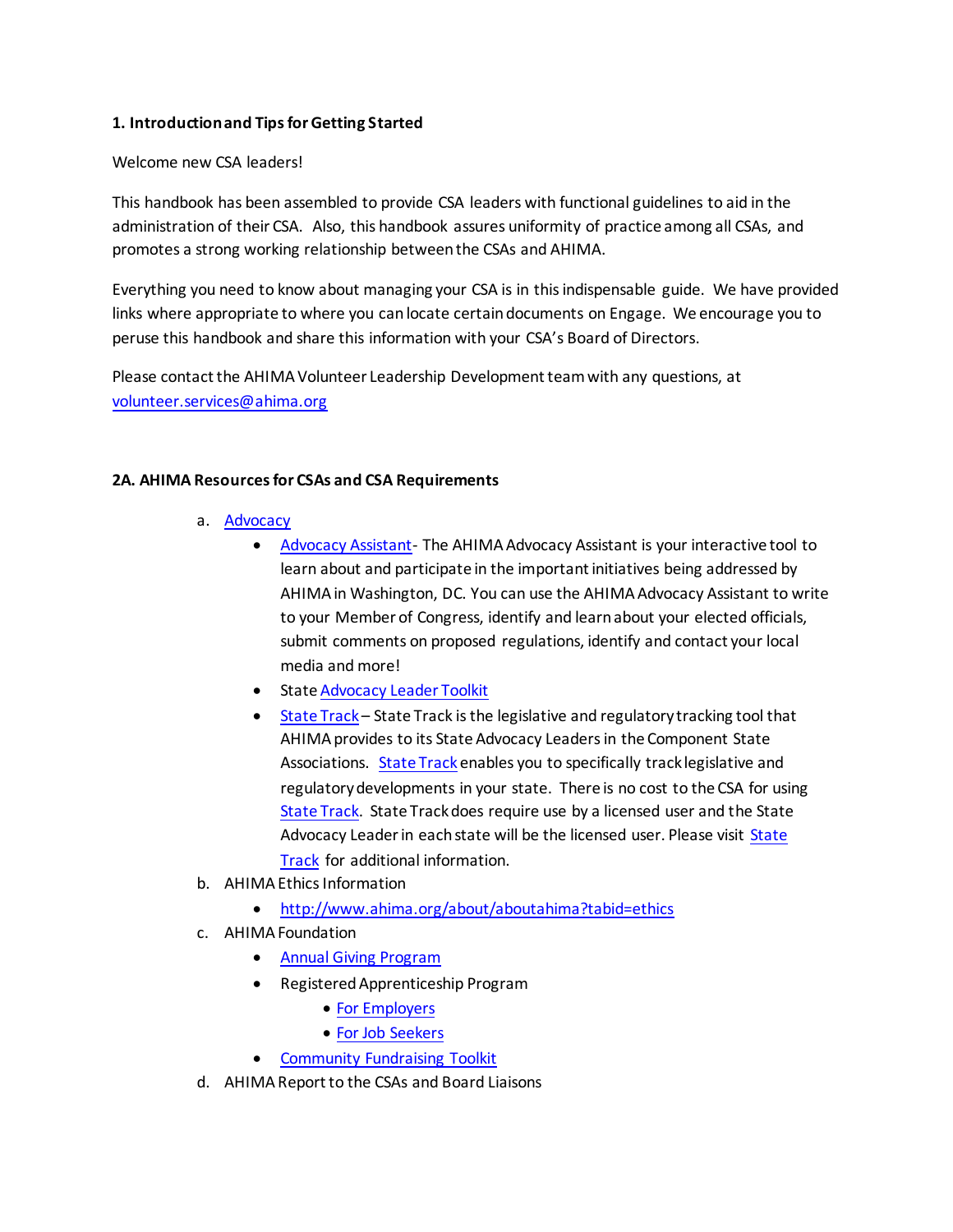- The most current AHIMA Report presentation slides and script, as well asthe current year CSA Board Liaison map and CSA annual meeting schedule, are posted [here on Engage.](https://engage.ahima.org/viewdocument/2018-ahima-report-to-csas?CommunityKey=b7879dc5-14c3-4d79-8c9f-387950d70c05&tab=librarydocuments)
- e. Awards/Recognition
	- [AHIMA Triumph Awards](http://www.ahima.org/about/recognition?tabid=triumph)
	- [AHIMA Fellowship](http://www.ahima.org/about/recognition?tabid=fellowship)
	- [AHIMA Grace Award](http://www.ahima.org/about/recognition/grace)
- f. [AHIMA Style Guide](http://engage.ahima.org/communities/resources/viewdocument/?DocumentKey=4c297227-9a3e-43cf-aec9-0fc6b6300a78)
- g. Board Orientation [Sample CSA Resources](https://engage.ahima.org/viewdocument/sample-csa-board-orientation-materi?CommunityKey=b7879dc5-14c3-4d79-8c9f-387950d70c05&tab=librarydocuments)
- h. [Coding Roundtable Coordinators Toolkit](http://engage.ahima.org/communities/resources/viewdocument/?DocumentKey=e30a9bee-f62a-479b-b780-6203c0117d17)
- i. [CSA Annual Meeting Schedule](https://engage.ahima.org/viewdocument/volunteer-state-resources)
- j. [CSA/Delegate Calendar](https://engage.ahima.org/viewdocument/2019-csadelegate-calendar)
	- A link is provided to the annual calendar posted on Engage. The calendar outlines all the upcoming deadlines and events for the year that CSAs and delegates will want to be aware of.
- k. CSA Dues Rebates

CSA membership is automatically granted at the time of AHIMA membership or renewal. A percentage of the annual AHIMA member dues collected from the members of each CSA shall be paid annually in monthly increments to each CSA for use in carrying out the purposes of AIHMA. For more information about CSA Rebates, please contac[t volunteer.services@ahima.org](mailto:volunteer.services@ahima.org)

- l. CSA Excellence Presentation Series
	- This series includes PowerPoint presentations and scripts that are available to download and present at your CSA meeting. Click [here](https://engage.ahima.org/viewdocument/2018-ahima-report-to-csas?CommunityKey=b7879dc5-14c3-4d79-8c9f-387950d70c05&tab=librarydocuments) to view and download the titles, presentation slides and notes. You may ask your CSA Board liaison attending your CSA annual meeting to present on any of these topics.
- m. [CSA Financial Toolkit](http://engage.ahima.org/communities/community-home/librarydocuments/viewdocument?DocumentKey=522d8ae0-3e53-4c6e-9df6-56940e4ea6a4&Tab=)
- n. [CSA Local/Regional Guidelines](http://engage.ahima.org/communities/resources/viewdocument/?DocumentKey=43a5f893-2ed4-48ac-a410-3f198d8cc972)
- o. [Regional Affiliation Agreement Template](https://engage.ahima.org/viewdocument/csa-resources?CommunityKey=b7879dc5-14c3-4d79-8c9f-387950d70c05&tab=librarydocuments)
- p. [CSA Membership Reports Reference Guide](https://engage.ahima.org/viewdocument/csa-resources?CommunityKey=b7879dc5-14c3-4d79-8c9f-387950d70c05&tab=librarydocuments)
- q. [CSA New Member Letter -](https://engage.ahima.org/viewdocument/sample-csa-new-member-letter) template
- r. CSA Optional Services from AHIMA (*please se[e CSA Master Agreement](https://engage.ahima.org/viewdocument/csa-resources?CommunityKey=b7879dc5-14c3-4d79-8c9f-387950d70c05&tab=librarydocuments) for details of each service*)
	- Election
	- CSA Engage Community
	- Forward Funding
	- Subject Matter Expert Speakers
	- Job Board/Career Assist
	- Meeting Sourcing
	- Web Ex Webinar and Conference Call Services
- s. [Social Media and Communications Guidelines and Strategy](https://engage.ahima.org/viewdocument/ahima-social-media-guidelines)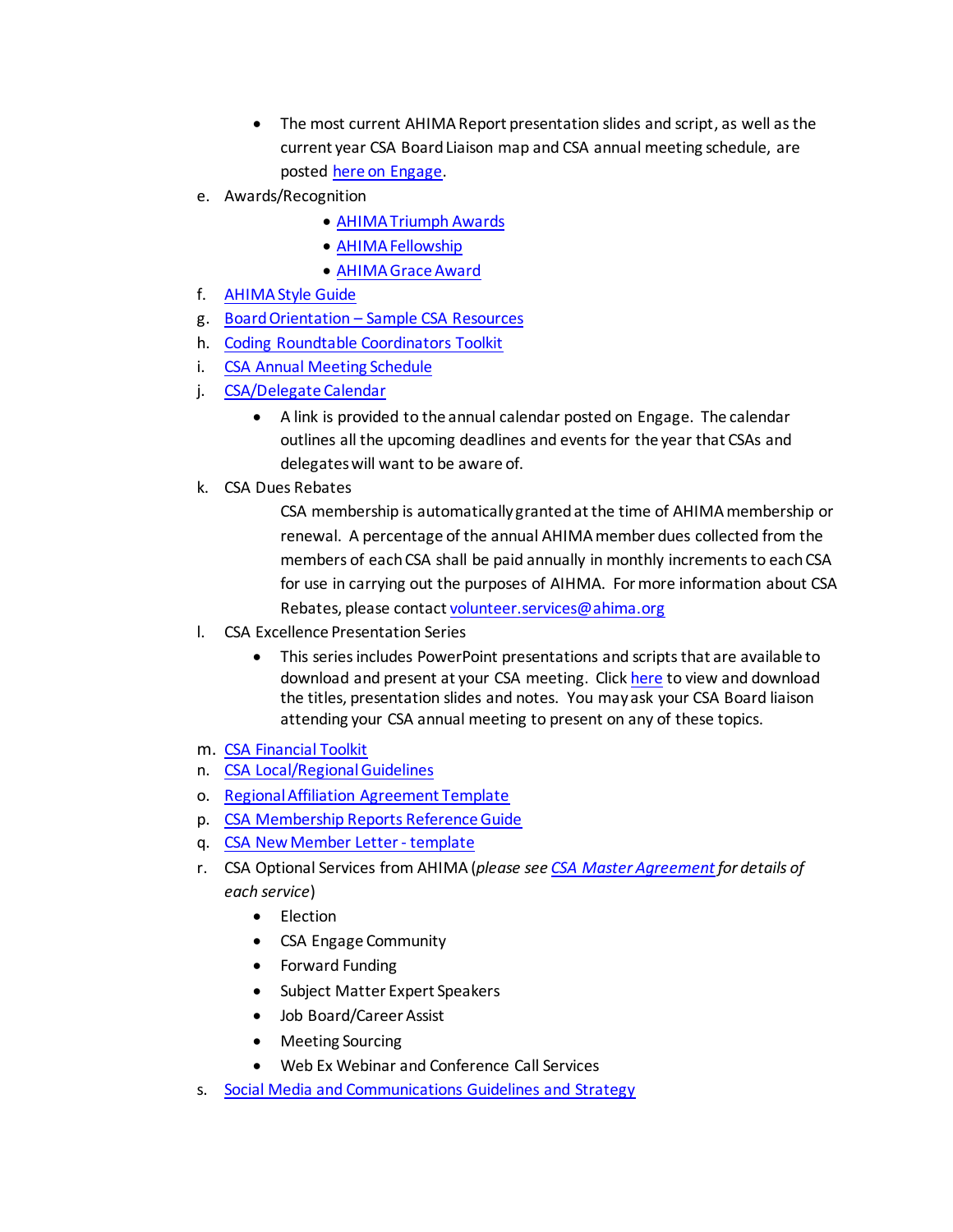- t. [CSA Survey](https://engage.ahima.org/viewdocument/2018-csa-survey-questions?CommunityKey=b7879dc5-14c3-4d79-8c9f-387950d70c05&tab=librarydocuments?tab=librarydocuments&CommunityKey=b7879dc5-14c3-4d79-8c9f-387950d70c05)
	- Annually, AHIMA conducts a survey for CSAs, in order to collect data for CSA and AHIMA use. Survey completion is due June 30. An Executive Summary Report will be placed on Engage in the State Leaders and HoD community. The most recent CSA Survey Executive Summary can be found [here.](https://engage.ahima.org/viewdocument/2017-csa-annual-survey-preview-ques?CommunityKey=b7879dc5-14c3-4d79-8c9f-387950d70c05&tab=librarydocuments)
- u. [CSA Webinar Series](https://engage.ahima.org/viewdocument/2019-csa-monthly-webinar-calendar-a?CommunityKey=b7879dc5-14c3-4d79-8c9f-387950d70c05&tab=librarydocuments)
	- The AHIMA Volunteer Leadership Development staff holds webinars for CSA Leaders and Central Office Coordinators on various topics related to managing a CSA office. A schedule of webinar dates, topics and registration links can be found on the State Leaders and House of Delegates community on Engage.
- v. *CSA Leaders and House of Delegates Digest* Newsletter
	- *CSA Leaders and House of Delegates Digest* is the electronic communication for state leaders, delegates, central office executives, and House Team members. Issues are [stored on the State Leaders and House of Delegates community on](http://engage.ahima.org/communities/community-home/librarydocuments?communitykey=b7879dc5-14c3-4d79-8c9f-387950d70c05&tab=librarydocuments&defaultview=folder&libraryfolderkey=067f119b-e865-4b99-b7d9-d0769441d1ea)  [Engage.](http://engage.ahima.org/communities/community-home/librarydocuments?communitykey=b7879dc5-14c3-4d79-8c9f-387950d70c05&tab=librarydocuments&defaultview=folder&libraryfolderkey=067f119b-e865-4b99-b7d9-d0769441d1ea)
- w. [HIM Awareness Campign](https://engage.ahima.org/viewdocument/him-awareness-advoca?CommunityKey=b7879dc5-14c3-4d79-8c9f-387950d70c05&tab=librarydocuments)
- x. [Mimecast Secure Email Messaging](https://engage.ahima.org/viewdocument/mimecast-secure-messaging)
- y. [Tips for Writing Meeting Minutes](https://engage.ahima.org/viewdocument/best-practices-for-writing-meeting)
- z. *Volunteer Quarterly*Newsletter
	- *Volunteer Quarterly* is a quarterly electronic communication for all AHIMA volunteers to help them stay informed about AHIMA volunteer opportunities, learn more about effective leadership, and get an inside look at how AHIMA is serving and recognizing its volunteers. This e-newsletter featuresa variety of topics on leadership and volunteerism, as well as highlighting upcoming AHIMA events and deadlines. [Issues are stored on the State Leaders and House of](http://engage.ahima.org/communities/community-home/librarydocuments?communitykey=b7879dc5-14c3-4d79-8c9f-387950d70c05&tab=librarydocuments&defaultview=folder&libraryfolderkey=5dfe4b9b-3120-447a-a352-cad70e34998c)  [Delegates community on Engage.](http://engage.ahima.org/communities/community-home/librarydocuments?communitykey=b7879dc5-14c3-4d79-8c9f-387950d70c05&tab=librarydocuments&defaultview=folder&libraryfolderkey=5dfe4b9b-3120-447a-a352-cad70e34998c)
- aa. [State Leaders and House of DelegatesCommunity on Engage](http://engage.ahima.org/communities/viewcommunities/groupdetails/?LibraryKey=0e52389c-cd28-478d-ad4d-057470515dd8&communitykey=b7879dc5-14c3-4d79-8c9f-387950d70c05&tab=groupdetails) (*also see th[e Central](http://engage.ahima.org/communities/community-home/librarydocuments?communitykey=b7879dc5-14c3-4d79-8c9f-387950d70c05&tab=librarydocuments&defaultview=folder&libraryfolderkey=468ab64a-4d20-4942-97f5-992ef5c5e310)  [Office Coordinator/Executive Director library sub-folder](http://engage.ahima.org/communities/community-home/librarydocuments?communitykey=b7879dc5-14c3-4d79-8c9f-387950d70c05&tab=librarydocuments&defaultview=folder&libraryfolderkey=468ab64a-4d20-4942-97f5-992ef5c5e310) under the Component State Associations library folder*)
- bb. [Volunteer Succession Planning for CSA Leaders](http://engage.ahima.org/communities/resources/viewdocument/?DocumentKey=a5fc6407-e0c7-4d53-8778-9b33fac85d5e)
- cc. [Web Ex Resources](http://engage.ahima.org/communities/community-home/librarydocuments/viewdocument?DocumentKey=cf2811b7-a782-42ce-8a93-fc92362ceedb&tab=librarydocuments)
- dd. [Web site Template](http://engage.ahima.org/communities/resources/viewdocument/?DocumentKey=4a6acf26-f056-4db3-bcee-320df8e46b46)
- ee. [Whistleblower Policy](http://bok.ahima.org/doc?oid=301811#.WgCPsK_fNQt)
- 2B. Educational Opportunities
	- a. CSA Leadership Symposium (visit [Engage](https://engage.ahima.org/communities/community-home/librarydocuments?communitykey=b7879dc5-14c3-4d79-8c9f-387950d70c05&tab=librarydocuments&defaultview=folder&libraryfolderkey=79450abf-c707-4a25-835a-51b0223e3bb4) for more information)
	- b. Advocacy Summit and Hill Day (visit **Engage** for more information)
- 2C. Sample Documents and Templates to Submit to AHIMA
	- a. [AHIMA Volunteer Conflicts and Dualities](https://www.surveymonkey.com/r/AHIMACOI2018) of Interest and Confidentiality and [Non-Disclosure Form link](https://www.surveymonkey.com/r/AHIMACOI2018)